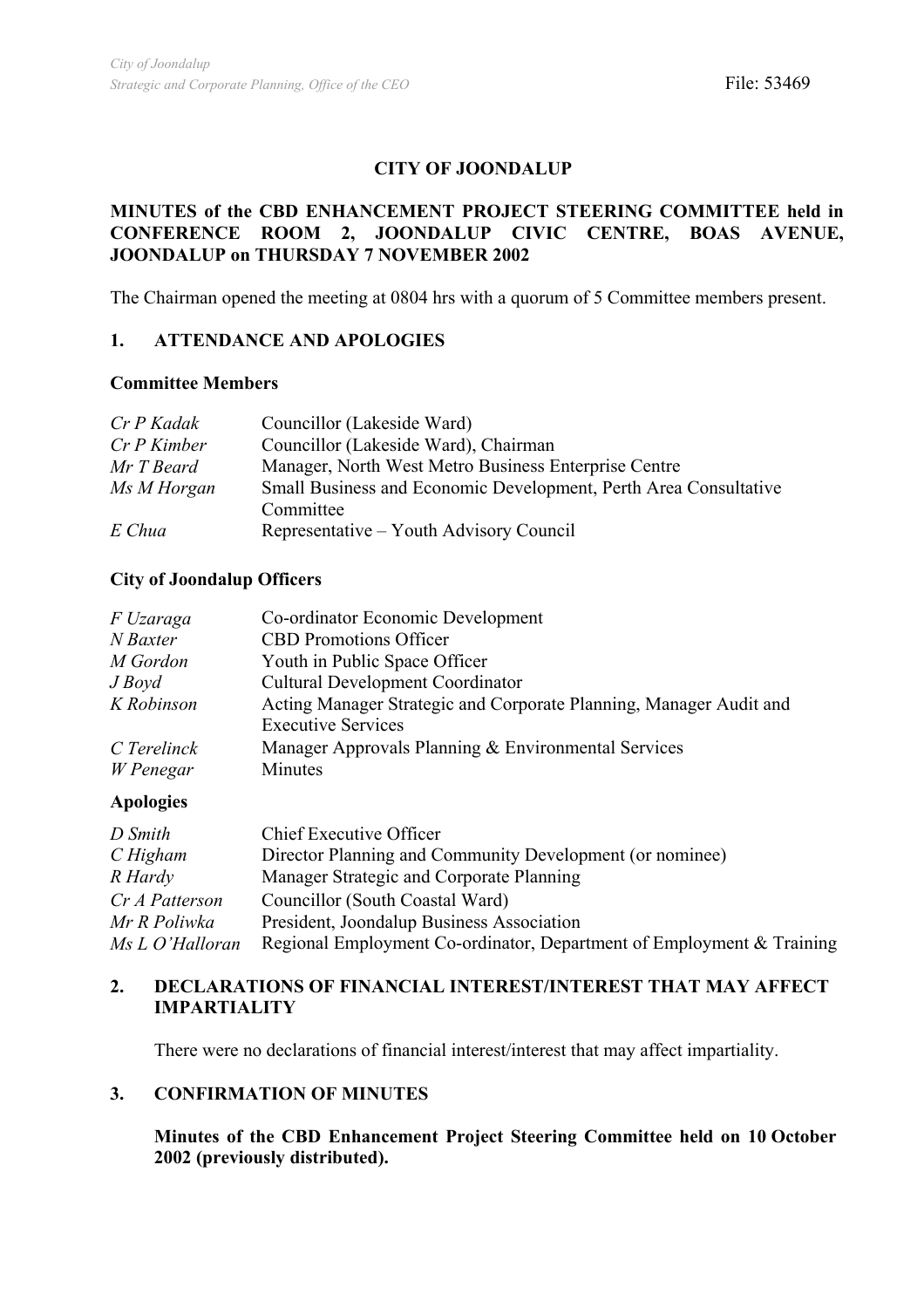**MOVED Cr P Kadak SECONDED Ms M Horgan that the Minutes of the CBD Enhancement Project Steering Committee held on 10 October 2002 be accepted as a true and correct record.**

## **The Motion was Put and CARRIED CARRIED**

## **4. BUSINESS OUTSTANDING FROM PREVIOUS MEETINGS**

Items of business outstanding are listed at **Attachment A** to the agenda.

## **Signage for Central Walk**

Mr C Terelinck provided an update on the delivery timeline for the CBD signage. Cr P Kadak requested information relating to the colour scheme specifications for the signs.

*Action: C Terelinck to provide information regarding the colour scheme specifications for the signs to Cr P Kadak.* 

## **CBD Website**

Mr F Uzaraga advised the Committee that the CBD Enhancement website, currently being developed would include:

- demographic data;
- and a graphical map;
- business services available (links to the BEC site).

Ms Chua suggested that the Youth Advisory Council site and its contacts database would also be a useful link.

Mr T Beard suggested that advertisements in the joint Business Directory (City of Joondalup and Joondalup Business Association) are updated through the Business Association's web site and the Business Association could provide information for the site via these advertisements.

*Action: Mr Uzaraga to provide a report to the Committee on this item and to consult with the Business Enterprise Centre/Joondalup Business Association and Youth Advisory Council representatives.* 

## **Businesses Database**

Mr Uzaraga updated the Committee that a database of businesses in the City Centre was being undertaken by an officer no longer with the City (as part of the City of Joondalup Parking Strategy working group) and considered that the two database projects might be undertaken as one project. The officer had been working towards the creation of a map of the CBD showing buildings vacant and occupied and lots vacant, and the information had been obtained via the City's Proclaim system.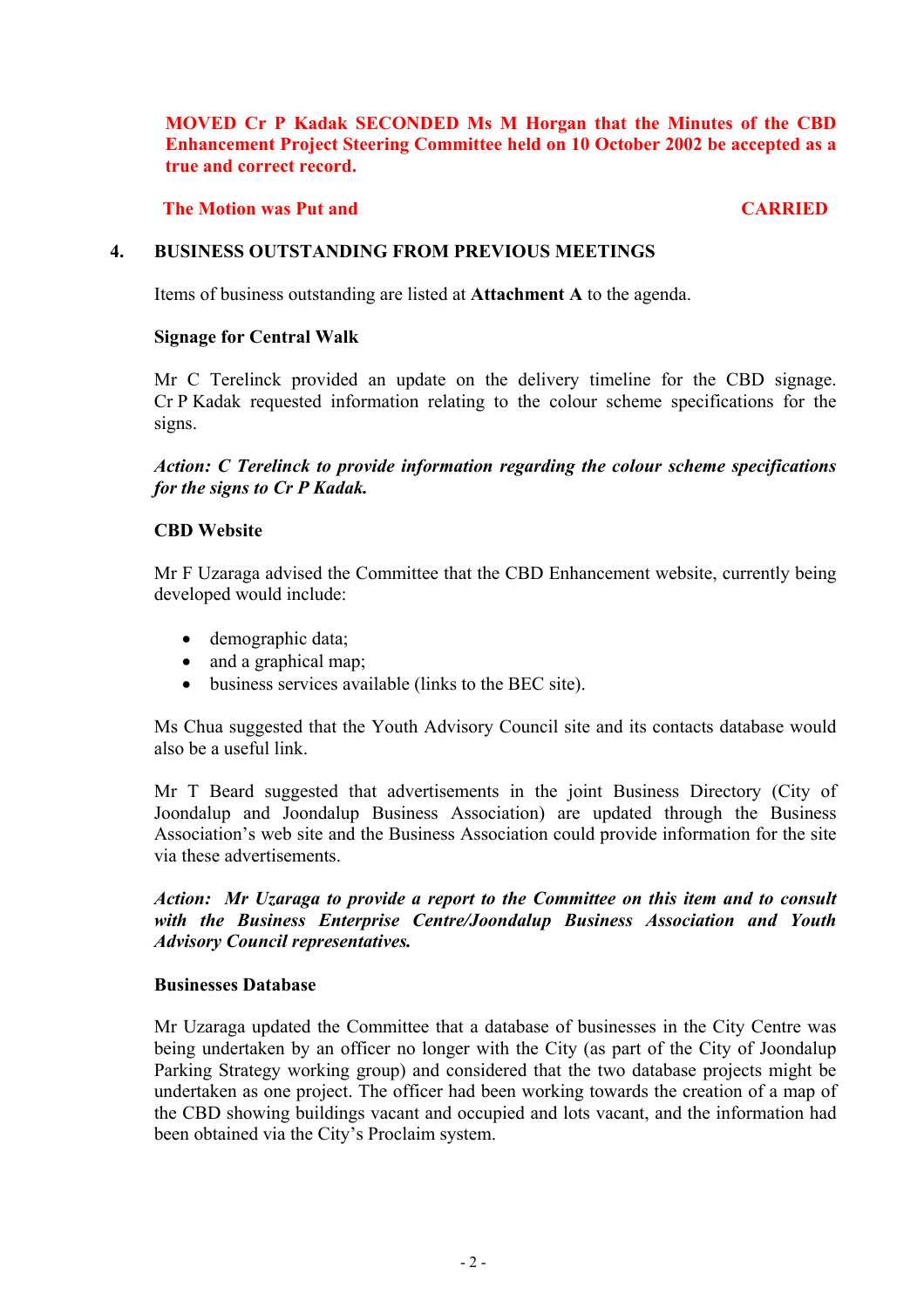Following further discussion on the database and map, it was resolved that Mr Uzaraga should report back to the Committee on the progress of its development.

## *Action: That Mr F Uzaraga to report back to the Committee on the progress of the development of the map.*

# **Joondalup Night Markets**

Mr Uzaraga updated the Committee that a report on the Night Markets had been submitted to the meeting of the Executive on 4 November 2002. The Executive had agreed that a Deed of Surrender be pursued with the current organisers so that the project can be undertaken "in-house".

Mr K Robinson advised the Committee that the report on this item would now be submitted to the Council meeting to be held on 26 November 2002 and that the administration are making arrangements to operate the markets during the months of December and January, so that the communities expectations will be met. The operations would be undertaken by the Co-ordinator Economic Development and the CBD Promotions Officer in co-operation with Mr James Boyd, Cultural Development Co-ordinator. The Executive team would ultimately carry out a review of operations for future seasons of the Joondalup Night Markets.

The Chairman noted that the Council had endorsed the call for submissions for swap meet or similar operations at its meeting held on Tuesday 5 November 2002 and requested that both items be monitored as an outstanding action item.

*Action: That the Joondalup Night Markets and Call for Submissions for Swap Meet or similar Operations be monitored as an outstanding action item for regular progress reports for the Committee.* 

## **Central Walk Art Gallery**

Mr Boyd advised that the Department of Training had approved the development of an employability centre to be located within the CBD. The City is working closely with Ms O'Halloran on the selection of the site and negotiations are continuing. It was envisaged that the feasibility of a co-location would be known within the next 2-3 weeks.

# **5. BUSINESS ITEMS**

# **5.1 Marketing Matrix** (**Attachment B to the agenda**.)

## **Food and Entertainment Card**

Mr N Baxter advised that the working group had not wholly supported the 'entertainment card' concept but that other 'value add' card ideas would be put to the stakeholders.

The Chairman sought the comments of the Committee on the Joondalupdate publication (circulated with the agenda) and Ms Horgan expressed positive feedback on the publication.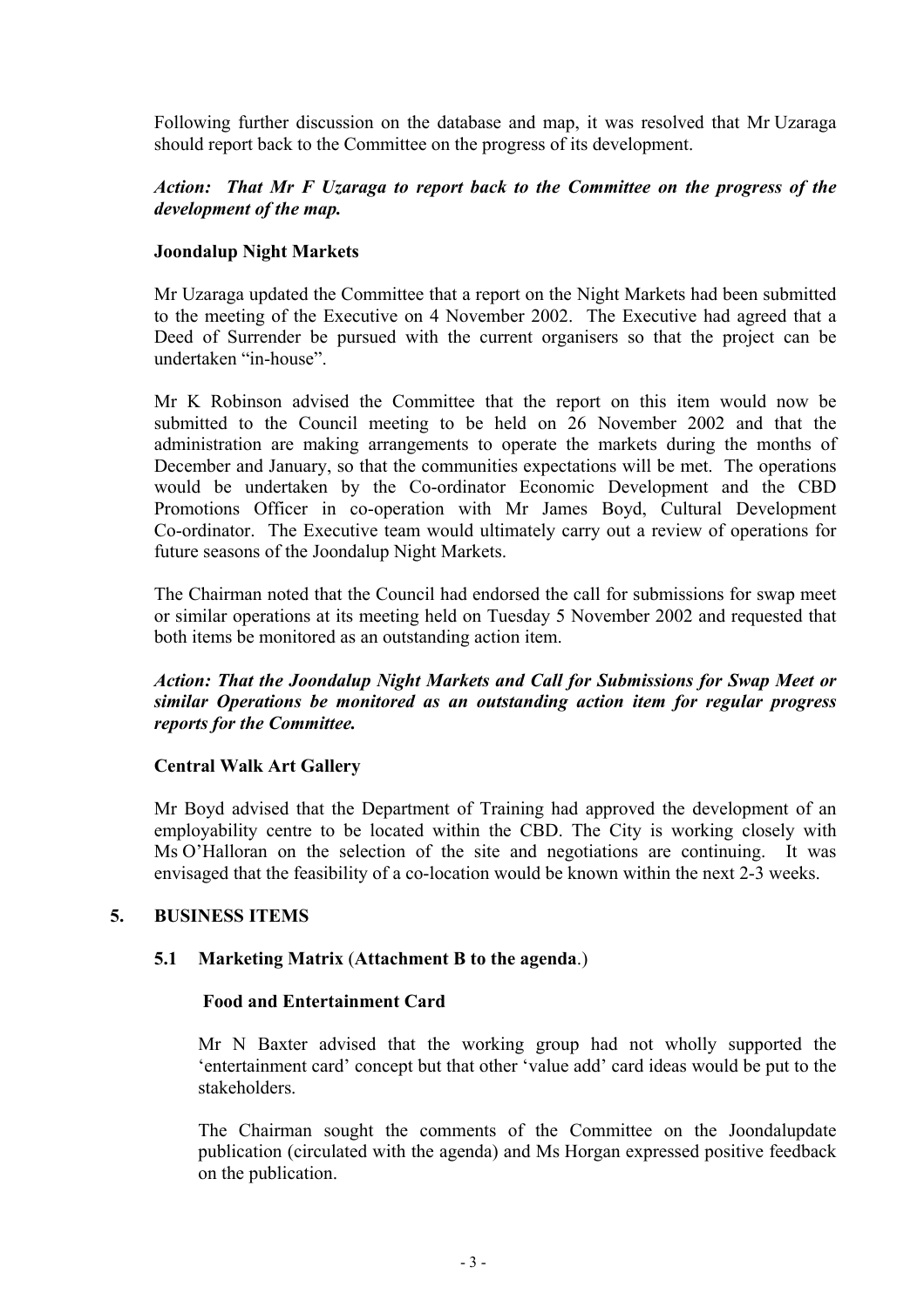Mr Baxter advised that:

- Staff members of the City's libraries had expressed an interest in providing information within the publication to the CBD business owners.
- CBD business proprietors had been consulted via a letter advising that any promotional ideas for the night markets could be forwarded to the CBD Promotions officer.
- Information for the 'Welcome to Joondalup' kit has been compiled and will be forwarded to the City's Marketing Services.

The Chairman noted that the Sunset Coast Tourism Forum (not included in the Matrix) would be held on Wednesday 27 November 2002. Mr Uzaraga advised that information could be provided via an email to market the forum and that CBD businesses would also receive the information.

Mr Baxter further advised that:

- In partnership with ECU, an information pack would be provided to the large number of students that will come to Joondalup in 2003. The information on Joondalup would be provided in a conference pack to delegates of the Indo-Pacific Ecosystem Health Conference in November and the Australian Association for Institutional Research (AAIR) Conference in December.
- A business attraction kit is currently being prepared. Census Explorer software would be used to analyse the data from the 2001 Census.

Mr Uzaraga advised that dates of the Small Business Development Corporation (SBDC) courses would be confirmed following a meeting with the SBDC to be held on 11 November 2002. Businesses would be notified by direct mail. A *Risk Analysis* course is now also available. Mr T Beard advised that the BEC would also be holding an SBDC all day workshop on 30 November 2002.

Following discussion on reciprocal promotion, Cr P Kadak commented on the tourism potential of Joondalup and that Joondalup should be promoted as the 'Capital of the Sunset Coast'.

Further discussion followed on the content of the forum.

# *Action: W Penegar to provide the information brochure on the Sunset Coast Tourism Business Forum to the CBD business proprietors and circulate the brochure with the minutes of the meeting.*

The Chairman suggested that information regarding the business incubator could be included in the business attraction kit.

*Action: N Baxter to liaise with Mr T Beard to obtain information on the business incubator to be included in the business attraction kit.*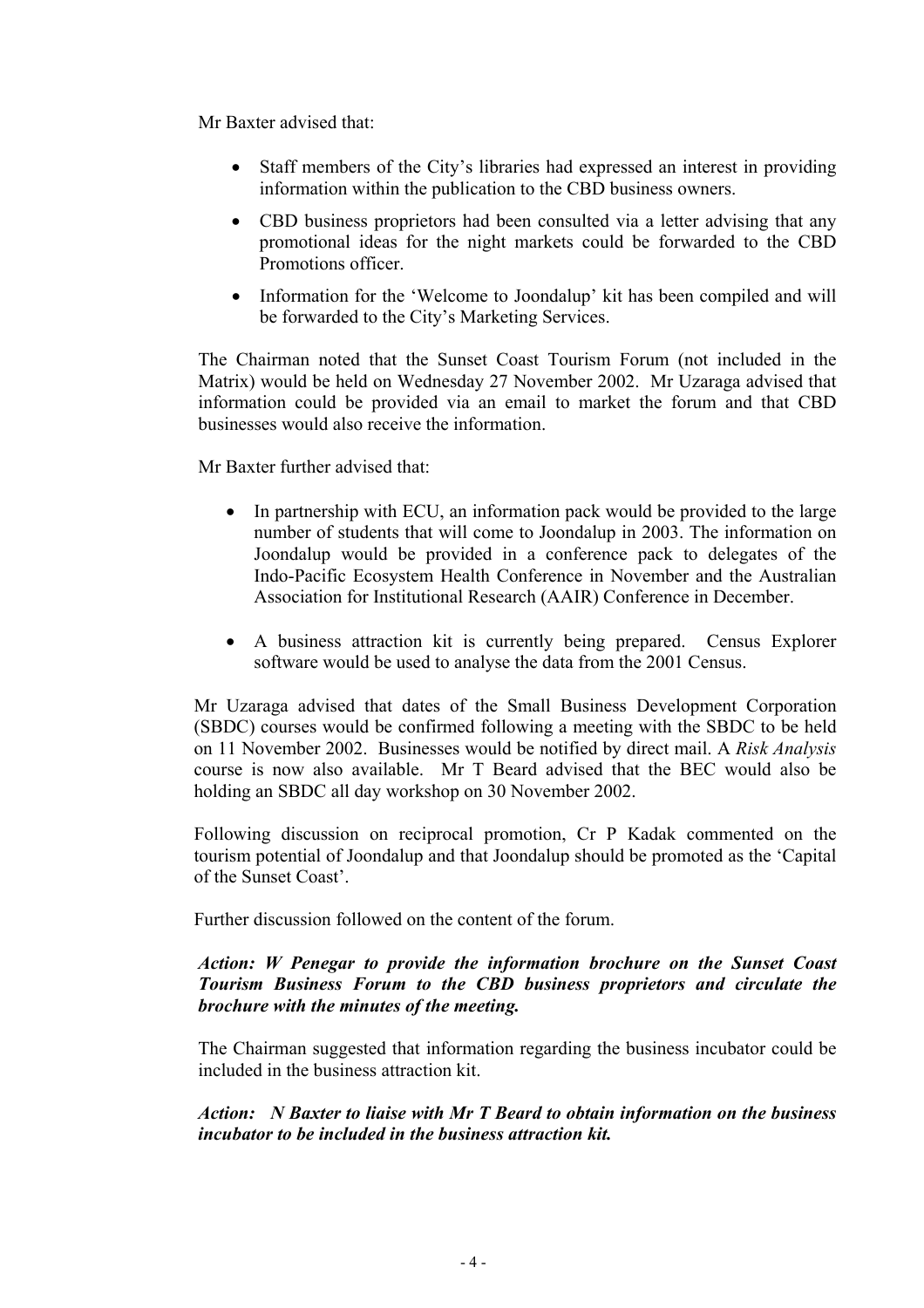## **5.2 State Government Licensing in the Joondalup CBD**

At the meeting held on 10 October 2002, it was requested that Mr F Uzaraga and Mr T Beard produce a business case in principle and report back to the CBD Enhancement Project Steering Committee with a view to a deputation being made to the Lotteries Commission.

Mr Beard provided the Committee with an update that the potential investors in a newsagency in the CBD had lost interest and decided to purchase in an alternative area, as they had been unable to obtain a Lotteries or Australia Post licence. It would therefore not be possible to produce a case study in this instance.

Mr Uzaraga advised that a discussion had been held with the proprietor of the old Pepperino's site regarding a proposed liquor licence. The current appeal is ongoing with two established licensees in the CBD raising objection before the Liquor Licensing tribunal.

## **5.3 Joondalup Night Markets Update**

(This item was discussed as an outstanding business item.)

## **5.4 Report - Swap Mart or similar Operations – Report to 5 November 2002 Council Meeting**

At its meeting on 5 November 2002, Council endorsed the calling of submissions from local community groups, sporting clubs and other organisations to run a swap meet, car boot sale, second hand car exchange or similar event in the Joondalup CBD.

*Action: F Uzaraga to report back to the Committee on the submissions for Swap Mart or similar Operations.* 

## **5.5 Real Estate Agents - Student Accommodation Forum (28 November 2002)**

F Uzaraga to provided a verbal report on this item detailing the outcomes from the organising group meeting on Tuesday 5 November 2002.

The forum would be taking place on Thursday 28 November between 9.00 am and 10.30 am in Council Conference Room 1. The proposed order of proceedings will include:

- 1) Welcome by the Mayor
- 2) Presentations by Accommodation Managers from ECU, West Coast College, AIUS and the WA Police Academy.
- 3) Questions and answer session involving a REIWA representative.
- 4) Closing of the forum followed by light morning tea for informal networking among participants.